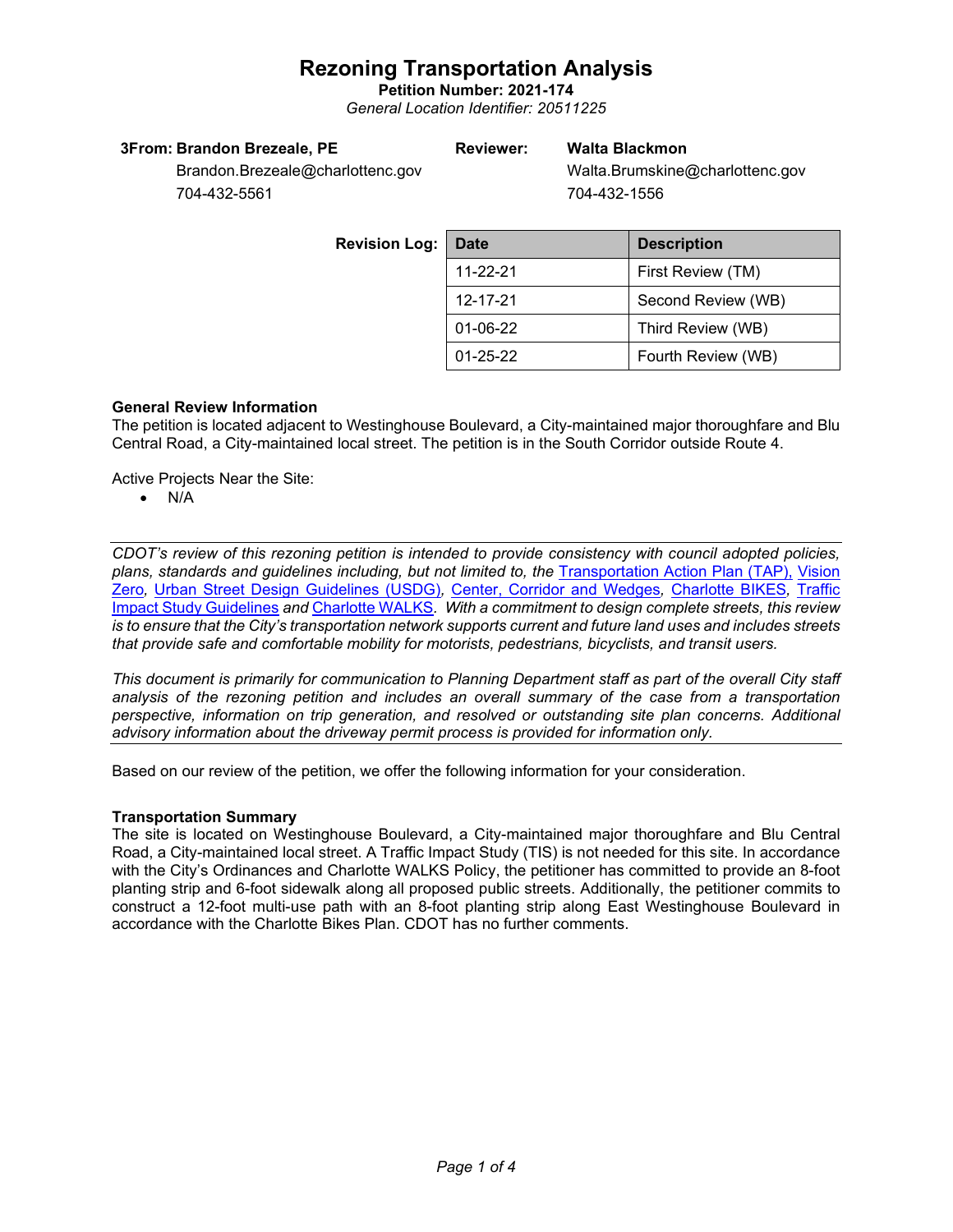**Petition Number: 2021-174** *General Location Identifier: 20511225*

#### **Trip Generation**

| <b>Scenario</b>     | <b>Land Use</b>                       | <b>Intensity</b> | <b>Trip Generation</b><br>(vehicle<br>trips/day) | <b>Source</b>                                     |
|---------------------|---------------------------------------|------------------|--------------------------------------------------|---------------------------------------------------|
| <b>Existing Use</b> | Vacant                                | None             |                                                  | <b>Tax Record</b>                                 |
| <b>Entitled Use</b> | Apartments<br>(R-12MF 11.3)<br>acres) | 135 Units        | 5,850                                            | General guidance from<br>planning and RZ 2001-031 |
|                     | Single Family<br>(R-4 20.6 acres)     | 82 Dwellings     |                                                  |                                                   |
|                     | Retail<br>(B-2 4 acres)               | 60,000 SF        |                                                  |                                                   |
| Proposed Use        | Townhomes                             | 250 Units        | 1,850                                            | Site Plan: 01/17/2022                             |

**Provide comments to the specified comments below.** 

#### **Outstanding Issues Strikethrough = Resolved**

### 1. **COMMENT RESCINDED** (per email dated 12-02-2021)

**Curbline:** The proposed zoning district has a setback measured from back of the future curbline. a. **East Westinghouse Boulevard:** The future back of curb and gutter shall be installed at 33 feet from the existing street centerline. Revise site plan to show the future back of curb.



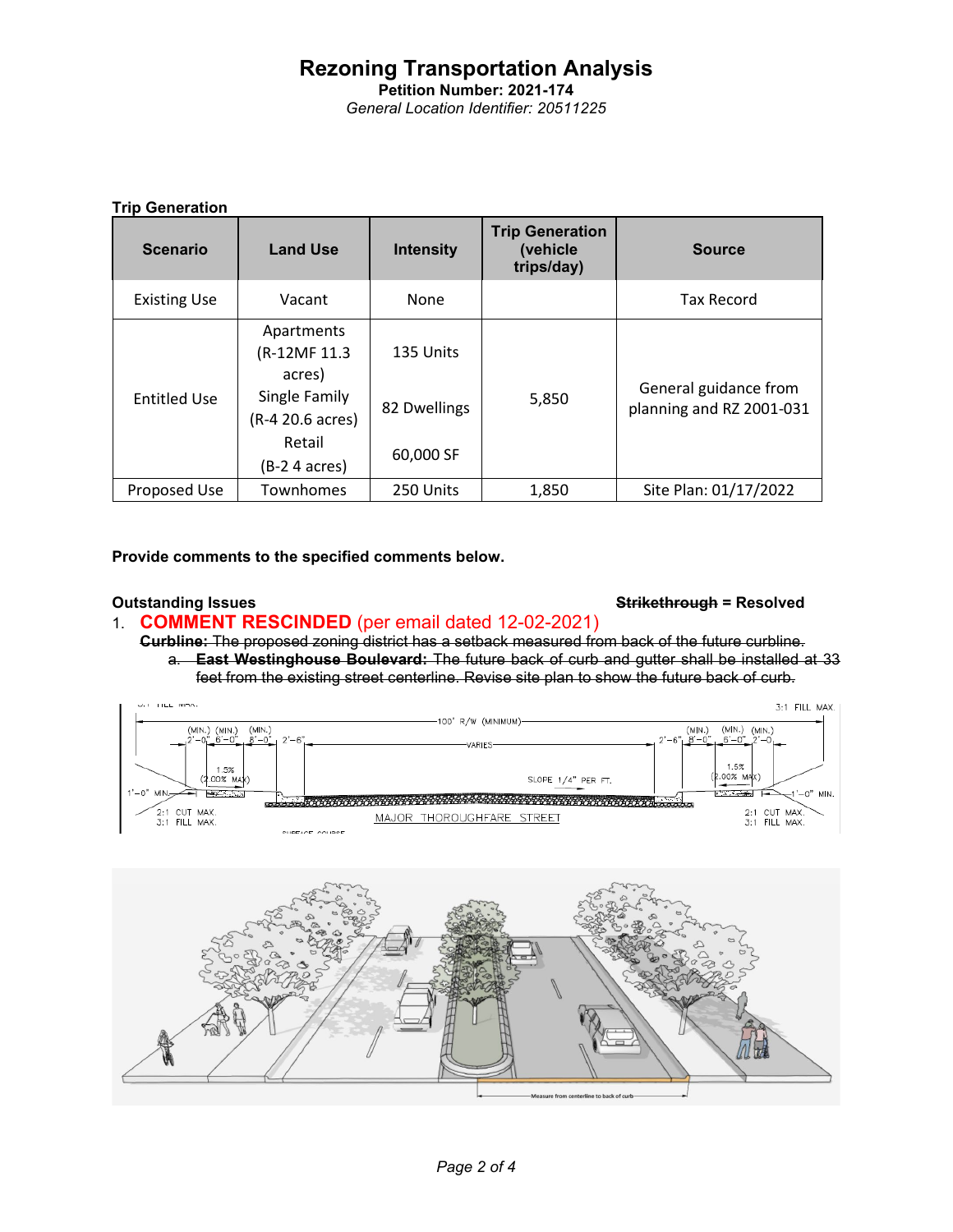**Petition Number: 2021-174** *General Location Identifier: 20511225*

Label and dimension the existing and future curb and gutter from the centerline for each road on the site plan.

#### 2. **Traffic Study:**

A Traffic Impact Study (TIS) is not necessary for the complete review of this petition due to the site generating less than 2,500 daily trips. If during the permitting process the site generates more than 2,500 daily trips, then a traffic study will be required.

3. Revise site plan and conditional note(s) to commit to dedicate 50' right-of-way from the road centerline. The site plan shall label and dimension the right-of-way from the road centerline on East Westinghouse Boulevard.

#### 4. **COMMENT RESCINDED** (connection was waived through a street exception; per email dated 01-06-2022)

Revise site plan to extend Aileen Circle to Blu Central Road as a Local Residential Medium street per CLDSM U-02.



- 5. The proposed dwelling units exceeds 12 per acre. Per Chapter 20 Subdivision ordinance, site plan and conditional note(s) revisions are needed to commit to construct an 8-foot planting strip, and 12-foot multi-use path along East Westinghouse Boulevard. The planting strip and multi-use path will be measured from the future back of curb. The wider multi-use path also meets the Charlotte WALKS Policy and Charlotte BIKE Policy.
- 6. A site plan note(s) specifying dedication and fee simple conveyance of all rights-of-way to the City before the site's first building certificate of occupancy is issued as needed. CDOT requests rights-ofway set at 2' behind back of sidewalk where feasible.
- 7. A site plan note specifying that all transportation improvements will be approved and constructed before the site's first building certificate of occupancy is issued as needed. The petitioner may phase transportation improvements if said improvements and phasing are explicitly described in site plan notes.
- 8. Add conditional note "All public roadway improvements will be subject to the standards and criteria of CDOT and NCDOT, as applicable, to the roadway improvements within their respective road system authority. It is understood that such improvements may be undertaken by the Petitioner on its own or